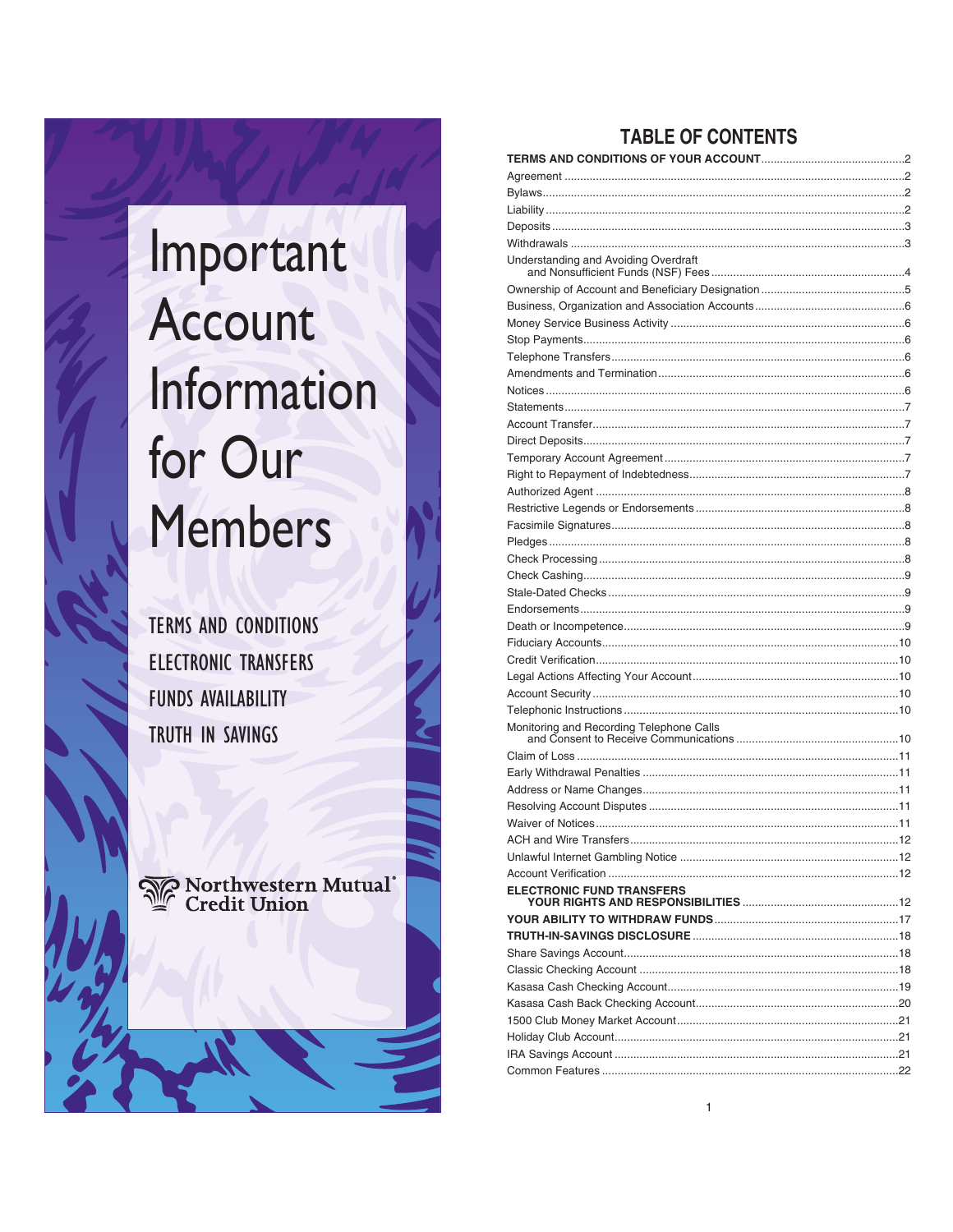# **TERMS AND CONDITIONS OF YOUR ACCOUNT**

**AGREEMENT -** This document, along with any other documents we give you pertaining to your account(s), is a contract that establishes rules which control your account(s) with us. Please read this carefully and retain it for future reference. If you sign the signature card or open or continue to use the account, you agree to these rules. You will receive a separate schedule of rates, qualifying balances, and fees if they are not included in this document. If you have any questions, please call us.

This agreement is subject to applicable federal laws, the laws of the state of Wisconsin and other applicable rules such as the operating letters of the Federal Reserve Banks and payment processing system rules (except to the extent that this agreement can and does vary such rules or laws). The body of state and federal law that governs our relationship with you, however, is too large and complex to be reproduced here. The purpose of this document is to:

- (1) summarize some laws that apply to common transactions;
- (2) establish rules to cover transactions or events which the law does not regulate;
- (3) establish rules for certain transactions or events which the law regulates but permits variation by agreement; and
- (4) give you disclosures of some of our policies to which you may be entitled or in which you may be interested.

If any provision of this document is found to be unenforceable according to its terms, all remaining provisions will continue in full force and effect. We may permit some variations from our standard agreement, but we must agree to any variation in writing either on the signature card for your account or in some other document. Nothing in this document is intended to vary our duty to act in good faith and with ordinary care when required by law.

As used in this document the words "we," "our," and "us" mean the financial institution and the words "you" and "your" mean the account holder(s) and anyone else with the authority to deposit, withdraw, or exercise control over the funds in the account. However, this agreement does not intend, and the terms "you" and "your" should not be interpreted, to expand an individual's responsibility for an organization's liability. If this account is owned by a corporation, partnership or other organization, individual liability is determined by the laws generally applicable to that type of organization. The headings in this document are for convenience or reference only and will not govern the interpretation of the provisions. Unless it would be inconsistent to do so, words and phrases used in this document should be construed so the singular includes the plural and the plural includes the singular. "Party" means a person who, by the terms of an account, has a present right, subject to request, to payment from the account other than as an agent. A beneficiary of a P.O.D. account is a party only after the account becomes payable to them by reason of their surviving the original payee. A minor may be a party to an account, subject to withdrawal restrictions of Wisconsin law. Unless the context indicates otherwise, "party" includes a guardian, conservator, personal representative, or assignee, including an attaching creditor, of a party.

**BYLAWS -** Our bylaws, which we may amend from time to time, establish basic rules about our credit union policies and operations which affect your account and membership. You may obtain a copy of the bylaws on request. Our right to require you to give us notice of your intention to withdraw funds from your account is described in the bylaws. Unless we have agreed otherwise, you are not entitled to receive any original item after it is paid, although you may request that we send you an item(s) or a copy of an item(s). Dividends are based on current earnings and available earnings of the credit union, after providing for equity, reserves and undivided earnings.

**LIABILITY -** You agree, for yourself (and the person or entity you represent if you sign as a representative of another) to the terms of this account and the schedule of charges. You authorize us to deduct these charges, without notice to you, directly from the account balance as accrued. You will pay any additional reasonable charges for services you request which are not covered by this agreement.

Each of you also agrees to be jointly and severally (individually) liable for any account shortage resulting from charges or overdrafts, whether caused by you or another with access to this account. This liability is due immediately, and we can deduct any amounts deposited into the account and apply those amounts to the shortage. You have no right to defer payment of this liability, and you are liable regardless of whether you signed the item or benefited from the charge or overdraft.

You will be liable for our costs as well as for our reasonable attorneys' fees, to the extent permitted by law, whether incurred as a result of collection or in any other dispute involving your account. This includes, but is not limited to, disputes between you and another joint owner; you and an authorized signer or similar party; or a third party claiming an interest in your account. This also includes any action that you or a third party takes regarding the account that causes us, in good faith, to seek the advice of an attorney, whether or not we become involved in the dispute. All costs and attorneys' fees can be deducted from your account when they are incurred, without notice to you.

**DEPOSITS -** We will give only provisional credit until collection is final for any items, other than cash, we accept for deposit (including items drawn "on us"). Before settlement of any item becomes final, we act only as your agent, regardless of the form of endorsement or lack of endorsement on the item and even though we provide you provisional credit for the item. We may reverse any provisional credit for items that are lost, stolen, or returned. Unless prohibited by law, we also reserve the right to charge back to your account the amount of any item deposited to your account or cashed for you which was initially paid by the payor bank and which is later returned to us due to an allegedly forged, unauthorized or missing endorsement, claim of alteration, encoding error, counterfeit cashier's check or other problem which in our judgment justifies reversal of credit. You authorize us to attempt to collect previously returned items without giving you notice, and in attempting to collect we may permit the payor bank to hold an item beyond the midnight deadline. Actual credit for deposits of, or payable in, foreign currency will be at the exchange rate in effect on final collection in U.S. dollars. We are not responsible for transactions by mail or outside depository until we actually record them. We will treat and record all transactions received after our "daily cutoff time" on a business day we are open, or received on a day we are not open for business, as if initiated on the next business day that we are open. At our option, we may take an item for collection rather than for deposit. If we accept a third-party check or draft for deposit, we may require any third-party endorsers to verify or guarantee their endorsements, or endorse in our presence.

# **WITHDRAWALS -**

**Generally -** Unless clearly indicated otherwise on the account records, any of you, acting alone, who signs to open the account or has authority to make withdrawals may withdraw or transfer all or any part of the account balance at any time. Each of you (until we receive written notice to the contrary) authorizes each other person who signs or has authority to make withdrawals to endorse any item payable to you or your order for deposit to this account or any other transaction with us.

**Postdated checks -** A postdated check is one which bears a date later than the date on which the check is written. We may properly pay and charge your account for a postdated check even though payment was made before the date of the check, unless we have received written notice of the postdating in time to have a reasonable opportunity to act. Because we process checks mechanically, your notice will not be effective and we will not be liable for failing to honor your notice unless it precisely identifies the number, date, amount and payee of the item.

**Checks and withdrawal rules -** If you do not purchase your check blanks from us, you must be certain that we approve the check blanks you purchase. We may refuse any withdrawal or transfer request which you attempt on forms not approved by us or by any method we do not specifically permit. We may refuse any withdrawal or transfer request which is greater in number than the frequency permitted by our policy, or which is for an amount greater or less than any withdrawal limitations. We will use the date the transaction is completed by us (as opposed to the date you initiate it) to apply any frequency limitations. In addition, we may place limitations on the account until your identity is verified.

Even if we honor a nonconforming request, we are not required to do so later. If you violate the stated transaction limitations (if any), in our discretion we may close your account or reclassify your account as another type of account. If we reclassify your account, your account will be subject to the fees and earnings rules of the new account classification.

If we are presented with an item drawn against your account that would be a "substitute check," as defined by law, but for an error or defect in the item introduced in the substitute check creation process, you agree that we may pay such item.

**Cash withdrawals -** We recommend you take care when making large cash withdrawals because carrying large amounts of cash may pose a danger to your personal safety. As an alternative to making a large cash withdrawal, you may want to consider a cashier's check or similar instrument. You assume full responsibility of any loss in the event the cash you withdraw is lost, stolen, or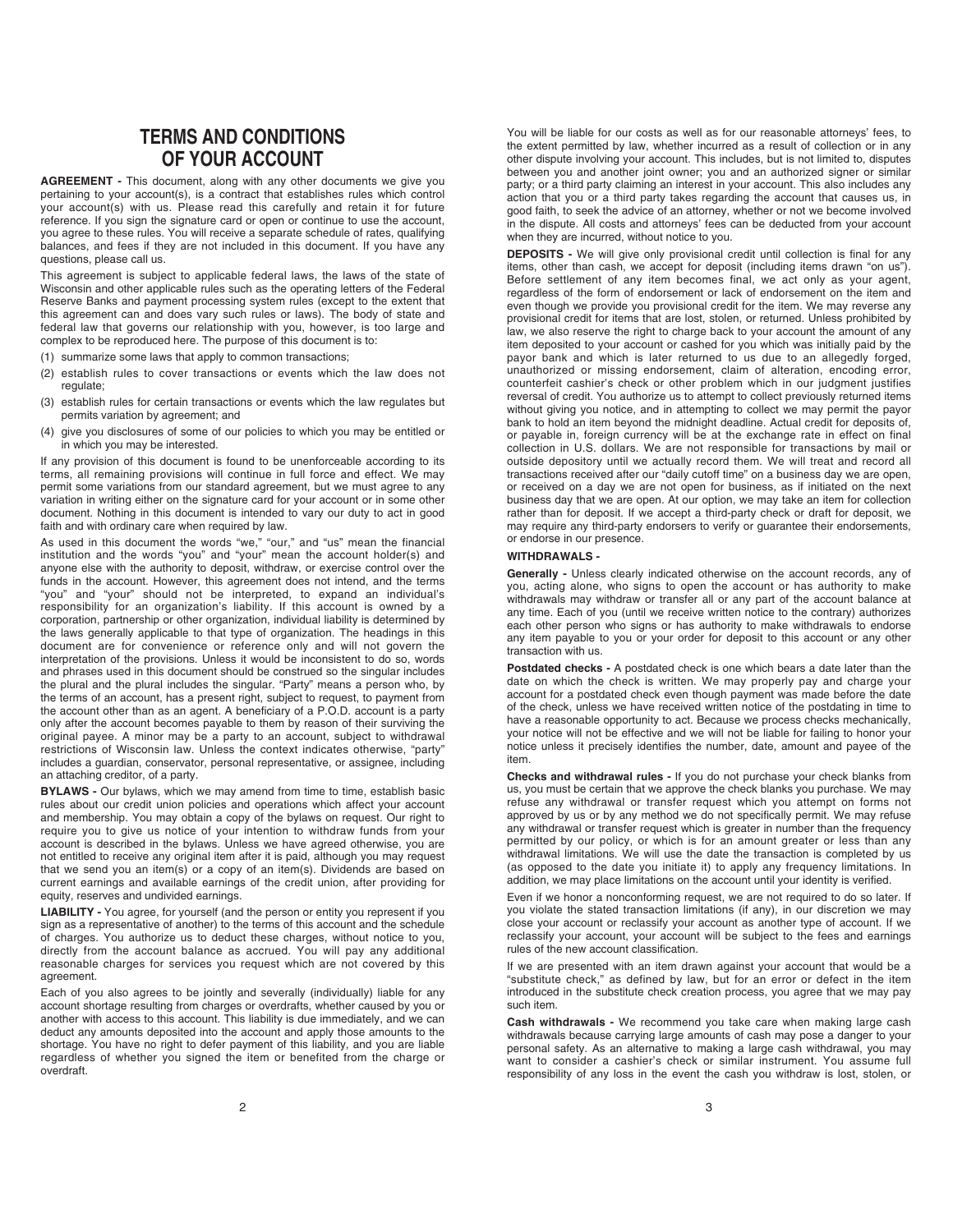destroyed. You agree to hold us harmless from any loss you incur as a result of your decision to withdraw funds in the form of cash.

**Multiple signatures, electronic check conversion, and similar transactions -** An electronic check conversion transaction is a transaction where a check or similar item is converted into an electronic fund transfer as defined in the Electronic Fund Transfers regulation. In these types of transactions the check or similar item is either removed from circulation (truncated) or given back to you. As a result, we have no opportunity to review the signatures or otherwise examine the original check or item. You agree that, as to these or any items as to which we have no opportunity to examine the signatures, you waive any requirement of multiple signatures.

# **UNDERSTANDING AND AVOIDING OVERDRAFT AND NONSUFFICIENT FUNDS (NSF) FEES -**

**Generally -** The information in this section is being provided to help you understand what happens if your account is overdrawn. Understanding the concepts of overdrafts and nonsufficient funds (NSF) is important and can help you avoid being assessed fees or charges. This section also provides contractual terms relating to overdrafts and NSF transactions.

An overdrawn account will typically result in you being charged a Courtesy Pay fee or an NSF fee. Generally, Courtesy Pay occurs when there is not enough money in your account to pay for a transaction, but we pay (or cover) the transaction anyway. An NSF transaction is slightly different. In an NSF transaction, we do not cover the transaction. Instead, the transaction is rejected and the item or requested payment is returned. In either situation, we can charge you a fee.

**Determining your available balance -** We use the "available balance" method to determine whether your account is overdrawn, that is, whether there is enough money in your account to pay for a transaction. Importantly, your "available" balance may not be the same as your account's "actual" balance. This means an overdraft or an NSF transaction could occur regardless of your account's actual balance.

Your account's actual balance (sometimes called the ledger balance) only includes transactions that have settled up to that point in time, that is, transactions (deposits and payments) that have posted to your account. The actual balance does not include outstanding debit card transactions (debit card transactions that have been authorized but which are still pending). The balance on your periodic statement is the ledger balance for your account as of the statement date.

As the name implies, your available balance is calculated based on the money "available" in your account to make payments. In other words, the available balance takes debit card transactions that have been authorized, but not yet settled, and subtracts them from the actual balance. In addition, when calculating your available balance, any "holds" placed on deposits that have not yet cleared are also subtracted from the actual balance.

**Overdrafts -** You understand that we may, at our discretion, honor withdrawal requests that overdraw your account. However, the fact that we may honor withdrawal requests that overdraw the account balance does not obligate us to do so later. So you can NOT rely on us to pay overdrafts on your account regardless of how frequently or under what circumstances we have paid overdrafts on your account in the past. We can change our practice of paying, or not paying, discretionary overdrafts on your account without notice to you. You can ask us if we have other account services that might be available to you where we commit to paying overdrafts under certain circumstances, such as an overdraft protection line-of-credit or a plan to sweep funds from another account you have with us. You agree that we may charge fees for overdrafts. We may use subsequent deposits, including direct deposits of social security or other government benefits, to cover such overdrafts and overdraft fees.

**Nonsufficient funds (NSF) fees -** If an item drafted by you (such as a check) or a transaction you set up (such as a preauthorized transfer) is presented for payment in an amount that is more than the amount of money available in your account, and we decide not to pay the item or transaction, you agree that we can charge you an NSF fee for returning the payment. Be aware that such an item or payment may be presented multiple times and that we do not monitor or control the number of times a transaction is presented for payment. You agree that we may charge you an NSF fee each time a payment is presented if the amount of money available in your account is not sufficient to cover the payment, regardless of the number of times the payment is presented.

**Payment types -** Some, but not necessarily all, of the ways you can access the funds in your account include debit card transactions, automated clearing house (ACH) transactions, and check transactions. All these payment types can use different processing systems and some may take more or less time to post. This

information is important for a number of reasons. For example, keeping track of the checks you write and the timing of the preauthorized payments you set up will help you to know what other transactions might still post against your account.

**Balance information -** Keeping track of your balance is important. You can review your balance in a number of ways including reviewing your periodic statement, reviewing your balance online, accessing your account information by phone, or coming into one of our branches.

**Funds availability -** Knowing when funds you deposit will be made available for withdrawal is another important concept that can help you avoid being assessed fees or charges. Please see our funds availability disclosure for information on when different types of deposits will be made available for withdrawal. For those accounts to which our funds availability policy disclosure does not apply, you can ask us when you make a deposit when those funds will be available for withdrawal. An item may be returned after the funds from the deposit of that item are made available for withdrawal. In that case, we will reverse the credit of the item. We may determine the amount of available funds in your account for the purpose of deciding whether to return an item for insufficient funds at any time between the times we receive the item and when we return the item or send a notice in lieu of return. We need only make one determination, but if we choose to make a subsequent determination, the account balance at the subsequent time will determine whether there are insufficient available funds.

**Payment order of items -** The law permits us to pay items (such as checks or drafts) drawn on your account in any order. To assist you in handling your account with us, we are providing you with the following information regarding how we process the items that you write. When processing items drawn on your account, our policy is to pay them according to the dollar amount. We pay the smallest items first. The order in which items are paid is important if there is not enough money in your account to pay all of the items that are presented. Our payment policy minimizes the number of items that may result in an overdraft or NSF fee. If an item is presented without sufficient funds in your account to pay it, we may, at our discretion, pay the item (creating an overdraft) or return the item (NSF). The amounts of the overdraft and NSF fees are disclosed elsewhere. We encourage you to make careful records and practice good account management. This will help you to avoid writing checks or drafts without sufficient funds and incurring the resulting fees.

**OWNERSHIP OF ACCOUNT AND BENEFICIARY DESIGNATION -** These rules apply to this account depending on the form of ownership and beneficiary designation, if any, specified on the account records. We reserve the right to refuse some forms of ownership on any or all of our accounts. We make no representations as to the appropriateness or effect of the ownership and beneficiary designations, except as they determine to whom we pay the account funds.

**Single-Party Account -** Such an account is owned by one party.

**Joint Survivorship Account (Not As Tenants In Common) -** Such an account is issued in the name of two or more persons. Each of you intend that upon your death the balance in the account (subject to any previous pledge to which we have consented) will belong to the survivor(s). If two or more of you survive, you will own the balance in the account as joint tenants with survivorship and not as tenants in common.

**Marital Account -** is an account established without the right of survivorship by two parties who claim to be husband and wife and is payable on request to either or both parties.

**Joint Account - No Survivorship (As Tenants In Common) -** This is an account, other than a Marital Account or Joint Survivorship Account, owned by two or more parties and payable on request to one of two or more parties. The parties do not intend (merely by opening this account) to create any right of survivorship in any other party. We encourage the parties to agree and tell us in writing of the percentage of the deposit contributed by each of you. This information will not, however, affect the number of signatures necessary for withdrawal.

**Single Account or Joint Survivorship Account with P.O.D. Beneficiaries -**  Pay-on-death beneficiaries acquire the right to withdraw only if: (1) all parties creating the account die, and (2) the beneficiary is then living. If two or more beneficiaries are named and survive the death of all persons creating the account, such beneficiaries will own this account in equal shares, without right of survivorship. The person(s) creating this account type reserve the right to: (1) change beneficiaries, (2) change account types, and (3) withdraw all or part of the deposit at any time.

**Marital Account with P.O.D. Beneficiaries -** Upon the death of either party, 50% of the funds on deposit are owned by the survivor and 50% are owned by the P.O.D. beneficiary(ies) named by the deceased party. If two or more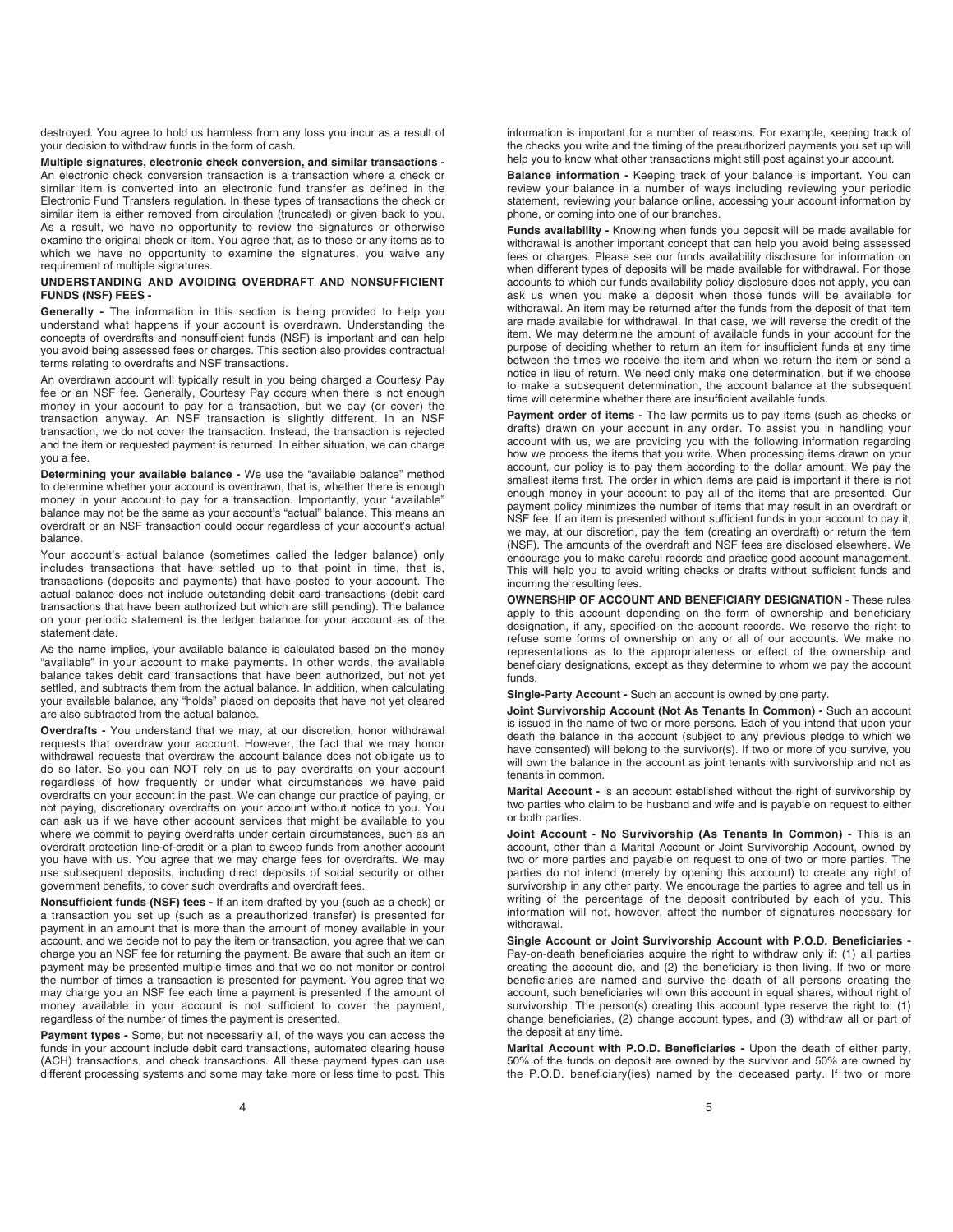beneficiaries are named by a party and survive the death of the party, they shall equally share the 50% that they own, without right of survivorship. The persons creating this account type reserve the right to: (1) change beneficiaries, (2) change account types, and (3) withdraw all or part of the deposit at any time.

**BUSINESS, ORGANIZATION AND ASSOCIATION ACCOUNTS -** Earnings in the form of interest, dividends, or credits will be paid only on collected funds, unless otherwise provided by law or our policy. You represent that you have the authority to open and conduct business on this account on behalf of the entity. We may require the governing body of the entity opening the account to give us a separate authorization telling us who is authorized to act on its behalf. We will honor the authorization until we actually receive written notice of a change from the governing body of the entity.

**MONEY SERVICE BUSINESS ACTIVITY -** We do not allow accountholders to conduct transactions that would constitute operation as a Money Service Business (MSB). Money Services Businesses are defined as an individual or entity who offer monetary exchange services, such as check cashing, money transfers and money order sales. MSB related account activity is prohibited and would result in immediate closure of the account.

**STOP PAYMENTS -** The rules in this section cover stopping payment of items such as checks and drafts. Rules for stopping payment of other types of transfers of funds, such as consumer electronic fund transfers, may be established by law or our policy. If we have not disclosed these rules to you elsewhere, you may ask us about those rules.

We may accept an order to stop payment on any item from any one of you. You must make any stop-payment order in the manner required by law and we must receive it in time to give us a reasonable opportunity to act on it before our stoppayment cutoff time. Because stop-payment orders are handled by computers, to be effective, your stop-payment order must precisely identify the number, date, and amount of the item, and the payee. You may stop payment on any item drawn on your account whether you sign the item or not. Generally, if your stoppayment order is given to us in writing it is effective for six months. Your order will lapse after that time if you do not renew the order in writing before the end of the six-month period. If the original stop-payment order was oral your stoppayment order will lapse after 14 calendar days if you do not confirm your order in writing within that time period. We are not obligated to notify you when a stoppayment order expires.

If you stop payment on an item and we incur any damages or expenses because of the stop payment, you agree to indemnify us for those damages or expenses, including attorneys' fees. You assign to us all rights against the payee or any other holder of the item. You agree to cooperate with us in any legal actions that we may take against such persons. You should be aware that anyone holding the item may be entitled to enforce payment against you despite the stop-payment order.

Our stop-payment cutoff time is one hour after the opening of the next banking day after the banking day on which we receive the item. Additional limitations on our obligation to stop payment are provided by law (e.g., we paid the item in cash or we certified the item).

**TELEPHONE TRANSFERS -** A telephone transfer of funds from this account to another account with us, if otherwise arranged for or permitted, may be made by the same persons and under the same conditions generally applicable to withdrawals made in writing.

**AMENDMENTS AND TERMINATION -** We may change our bylaws and any term of this agreement. Rules governing changes in rates are provided separately in the Truth-in-Savings disclosure or in another document. For other changes we will give you reasonable notice in writing or by any other method permitted by law. We may close this account if your membership in the credit union terminates, or by giving reasonable notice to you and tender of the account balance personally or by mail. Items presented for payment after the account is closed may be dishonored. When you close your account, you are responsible for leaving enough money in the account to cover any outstanding items and charges to be paid from the account. Any joint owner on an account has the ability to close the account. Reasonable notice depends on the circumstances, and in some cases such as when we cannot verify your identity or we suspect fraud, it might be reasonable for us to give you notice after the change or account closure becomes effective. For instance, if we suspect fraudulent activity with respect to your account, we might immediately freeze or close your account and then give you notice. At our option, we may suspend your rights to member services if you violate the terms of this agreement. If we have notified you of a change in any term of your account and you continue to have your account after the effective date of the change, you have agreed to the new term(s).

**NOTICES -** Any written notice you give us is effective when we actually receive it, and it must be given to us according to the specific delivery instructions

provided elsewhere, if any. We must receive it in time to have a reasonable opportunity to act on it. If the notice is regarding a check or other item, you must give us sufficient information to be able to identify the check or item, including the precise check or item number, amount, date and payee. Written notice we give you is effective when it is deposited in the United States Mail with proper postage and addressed to your mailing address we have on file. Notice to any of you is notice to all of you.

**STATEMENTS - Your duty to report unauthorized signatures, alterations and forgeries -** You must examine your statement of account with "reasonable promptness." If you discover (or reasonably should have discovered) any unauthorized signatures or alterations, you must promptly notify us of the relevant facts. As between you and us, if you fail to do either of these duties, you will have to either share the loss with us, or bear the loss entirely yourself (depending on whether we used ordinary care and, if not, whether we substantially contributed to the loss). The loss could be not only with respect to items on the statement but other items with unauthorized signatures or alterations by the same wrongdoer.

You agree that the time you have to examine your statement and report to us will depend on the circumstances, but will not, in any circumstance, exceed a total of 30 days from when the statement is first sent or made available to you.

You further agree that if you fail to report any unauthorized signatures, alterations or forgeries in your account within 60 days of when we first send or make the statement available, you cannot assert a claim against us on any items in that statement, and as between you and us the loss will be entirely yours. This 60-day limitation is without regard to whether we used ordinary care. The limitation in this paragraph is in addition to that contained in the first paragraph of this section.

**Your duty to report other errors or problems -** In addition to your duty to review your statements for unauthorized signatures, alterations and forgeries, you agree to examine your statement with reasonable promptness for any other error or problem - such as an encoding error or an unexpected deposit amount. Also, if you receive or we make available either your items or images of your items, you must examine them for any unauthorized or missing endorsements or any other problems. You agree that the time you have to examine your statement and items and report to us will depend on the circumstances. However, this time period shall not exceed 60 days. Failure to examine your statement and items and report any errors to us within 60 days of when we first send or make the statement available precludes you from asserting a claim against us for any errors on items identified in that statement and as between you and us the loss will be entirely yours.

**Errors relating to electronic fund transfers or substitute checks -** For information on errors relating to electronic fund transfers (e.g., on-line, mobile, debit card or ATM transactions) refer to your Electronic Fund Transfers disclosure and the sections on consumer liability and error resolution. For information on errors relating to a substitute check you received, refer to your disclosure entitled Substitute Checks and Your Rights.

**Duty to notify if statement not received -** You agree to immediately notify us if you do not receive your statement by the date you normally expect to receive it. Not receiving your statement in a timely manner is a sign that there may be an issue with your account, such as possible fraud or identity theft.

**ACCOUNT TRANSFER -** This account may not be transferred or assigned without our prior written consent.

**DIRECT DEPOSITS -** If we are required for any reason to reimburse the federal government for all or any portion of a benefit payment that was directly deposited into your account, you authorize us to deduct the amount of our liability to the federal government from the account or from any other account you have with us, without prior notice and at any time, except as prohibited by law. We may also use any other legal remedy to recover the amount of our liability.

**TEMPORARY ACCOUNT AGREEMENT -** If the account documentation indicates that this is a temporary account agreement, each person who signs to open the account or has authority to make withdrawals (except as indicated to the contrary) may transact business on this account. However, we may at some time in the future restrict or prohibit further use of this account if you fail to comply with the requirements we have imposed within a reasonable time.

**RIGHT TO REPAYMENT OF INDEBTEDNESS -** You each agree that we may (without prior notice and when permitted by law) charge against and deduct from this account any due and payable debt any of you owe us now or in the future. If a joint or P.O.D. account requires the signatures of all of the parties for purposes of withdrawal then the account shall be subject to setoff to the extent of the net contributions of the debtor party to the account. If this account is owned by one or more of you as individuals, we may set off any funds in the account against a due and payable debt a partnership owes us now or in the future, to the extent of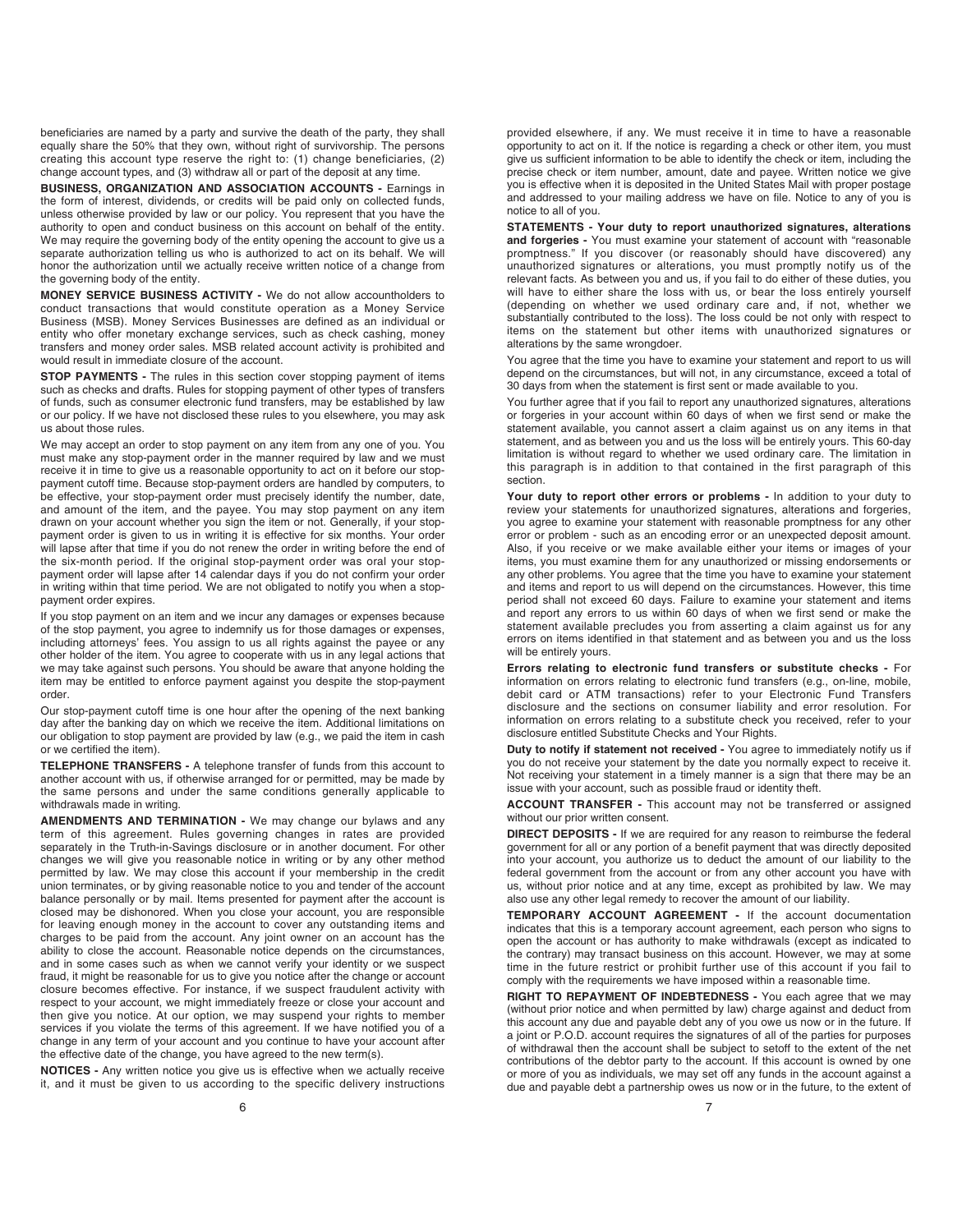your liability as a partner for the partnership debt. If your debt arises from a promissory note, then the amount of the due and payable debt will be the full amount we have demanded, as entitled under the terms of the note, and this amount may include any portion of the balance for which we have properly accelerated the due date.

In addition to these contract rights, we may also have rights under a "statutory lien." A "lien" on property is a creditor's right to obtain ownership of the property in the event a debtor defaults on a debt. A "statutory lien" is one created by federal or state statute. If federal or state law provides us with a statutory lien, then we are authorized to apply, without prior notice, your shares and dividends to any debt you owe us, in accord with the statutory lien.

Neither our contract rights nor rights under a statutory lien apply to this account if prohibited by law. For example, neither our contract rights nor rights under a statutory lien apply to this account if: (a) it is an Individual Retirement Account or similar tax-deferred account, or (b) the debt is created by a consumer credit transaction under a credit card plan (but this does not affect our rights under any consensual security interest), or (c) the debtor's right of withdrawal arises only in a representative capacity. We will not be liable for the dishonor of any check or draft when the dishonor occurs because we charge and deduct an amount you owe us from your account. You agree to hold us harmless from any claim arising as a result of our exercise of our right to repayment.

**AUTHORIZED AGENT -** An authorized agent is a person who by the terms of the account, has a present right, subject to request, to payment from the account on behalf of all of the parties to the account. The owner(s) do not give up any rights to act on the account, and the agent may not in any manner affect the rights of the owner(s) or beneficiaries, if any, other than by withdrawing funds from the account. The owner(s) are responsible for any transactions of the agent. We undertake no obligation to monitor transactions to determine that they are on the owners' behalf.

The owner(s) may terminate the agency at any time. Unless the owner(s) provide otherwise, the agency is automatically terminated by the legal disability of an owner. However, we may continue to honor the transactions of the agent until: (a) we have received written notice or have actual knowledge of the termination of the agency, and (b) we have a reasonable opportunity to act on that notice or knowledge. We may refuse to accept the designation of an agent.

**RESTRICTIVE LEGENDS OR ENDORSEMENTS -** The automated processing of the large volume of checks we receive prevents us from inspecting or looking for restrictive legends, restrictive endorsements or other special instructions on every check. For this reason, we are not required to honor any restrictive legend or endorsement or other special instruction placed on checks you write unless we have agreed in writing to the restriction or instruction. Unless we have agreed in writing, we are not responsible for any losses, claims, damages, or expenses that result from your placement of these restrictions or instructions on your checks. Examples of restrictive legends placed on checks are "must be presented within 90 days" or "not valid for more than \$1,000.00." The payee's signature accompanied by the words "for deposit only" is an example of a restrictive endorsement.

**FACSIMILE SIGNATURES -** Unless you make advance arrangements with us, we have no obligation to honor facsimile signatures on your checks or other orders. If we do agree to honor items containing facsimile signatures, you authorize us, at any time, to charge you for all checks, drafts, or other orders, for the payment of money, that are drawn on us. You give us this authority regardless of by whom or by what means the facsimile signature(s) may have been affixed so long as they resemble the facsimile signature specimen filed with us, and contain the required number of signatures for this purpose. You must notify us at once if you suspect that your facsimile signature is being or has been misused.

**PLEDGES -** Each owner of this account may pledge all or any part of the funds in it for any purpose to which we agree. Any pledge of this account must first be satisfied before the rights of any surviving account owner or account beneficiary become effective.

**CHECK PROCESSING -** We process items mechanically by relying solely on the information encoded in magnetic ink along the bottom of the items. This means that we do not individually examine all of your items to determine if the item is properly completed, signed and endorsed or to determine if it contains any information other than what is encoded in magnetic ink. You agree that we have exercised ordinary care if our automated processing is consistent with general banking practice, even though we do not inspect each item. Because we do not inspect each item, if you write a check to multiple payees, we can properly pay the check regardless of the number of endorsements unless you notify us in writing that the check requires multiple endorsements. We must receive the

**CHECK CASHING -** We may charge a fee for anyone that does not have an account with us who is cashing a check, draft or other instrument written on your account. We may also require reasonable identification to cash such a check. draft or other instrument. We can decide what identification is reasonable under the circumstances and such identification may be documentary or physical and may include collecting a thumbprint or fingerprint.

**STALE-DATED CHECKS -** We are not obligated to, but may at our option, pay a check, other than a certified check, presented for payment more than six months after its date. If you do not want us to pay a stale-dated check, you must place a stop-payment order on the check in the manner we have described elsewhere.

**ENDORSEMENTS -** We may accept for deposit any item payable to you or your order, even if they are not endorsed by you. We may give cash back to any one of you. We may supply any missing endorsement(s) for any item we accept for deposit or collection, and you warrant that all endorsements are genuine.

To ensure that your check or share draft is processed without delay, you must endorse it (sign it on the back) in a specific area. In addition, when depositing a check via Mobile Deposit, your signature endorsement must be accompanied by the restriction "For NMCU Mobile Deposit Only". Your entire endorsement (whether a signature or a stamp) along with any other endorsement information (e.g. additional endorsements, ID information, driver's license number, etc.) must fall within 1<sup>1/2</sup> of the "trailing edge" of a check. Endorsements must be made in blue or black ink, so that they are readable by automated check processing equipment.

As you look at the front of a check, the "trailing edge" is the left edge. When you flip the check over, be sure to keep all endorsement information within  $1\frac{1}{2}$  of that edge.



It is important that you confine the endorsement information to this area since the remaining blank space will be used by others in the processing of the check to place additional needed endorsements and information. You agree that you will indemnify, defend, and hold us harmless for any loss, liability, damage or expense that occurs because your endorsement, another endorsement or information you have printed on the back of the check obscures our endorsement.

These endorsement guidelines apply to both personal and business checks.

**DEATH OR INCOMPETENCE -** You agree to notify us promptly if any person with a right to withdraw funds from your account(s) dies or is adjudicated (determined by the appropriate official) incompetent. We may continue to honor your checks, items, and instructions until: (a) we know of your death or adjudication of incompetence, and (b) we have had a reasonable opportunity to act on that knowledge. You agree that we may pay or certify checks drawn on or before the date of death or adjudication of incompetence for up to ten (10) days after your death or adjudication of incompetence unless ordered to stop payment by someone claiming an interest in the account.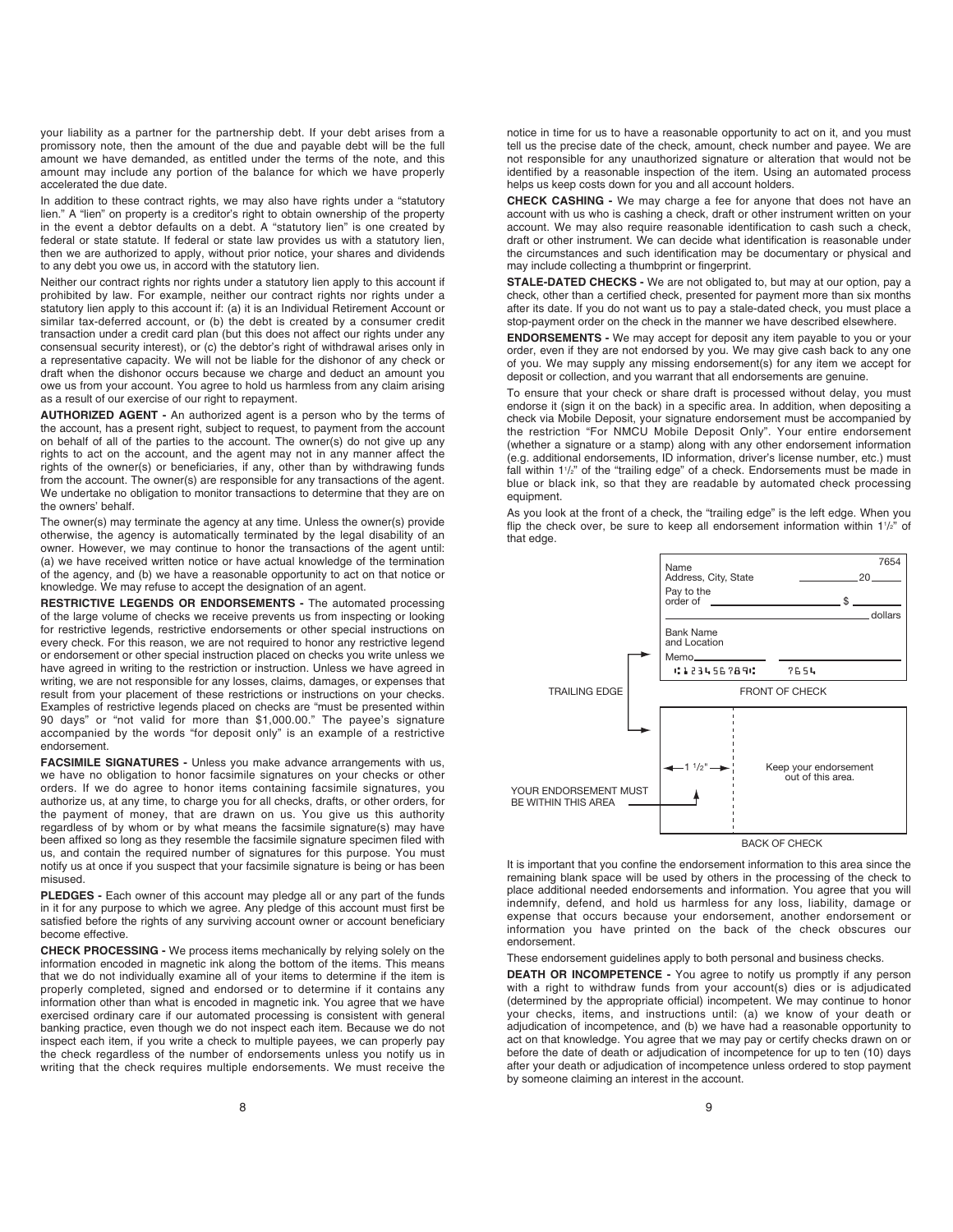**FIDUCIARY ACCOUNTS -** Accounts may be opened by a person acting in a fiduciary capacity. A fiduciary is someone who is appointed to act on behalf of and for the benefit of another. We are not responsible for the actions of a fiduciary, including the misuse of funds. This account may be opened and maintained by a person or persons named as a trustee under a written trust agreement, or as executors, administrators, or conservators under court orders. You understand that by merely opening such an account, we are not acting in the capacity of a trustee in connection with the trust nor do we undertake any obligation to monitor or enforce the terms of the trust or letters.

**CREDIT VERIFICATION -** You agree that we may verify credit and employment history by any necessary means, including preparation of a credit report by a credit reporting agency.

**LEGAL ACTIONS AFFECTING YOUR ACCOUNT -** If we are served with a subpoena, restraining order, writ of attachment or execution, levy, garnishment, search warrant, or similar order relating to your account (termed "legal action" in this section), we will comply with that legal action. Or, in our discretion, we may freeze the assets in the account and not allow any payments out of the account until a final court determination regarding the legal action. We may do these things even if the legal action involves less than all of you. In these cases, we will not have any liability to you if there are insufficient funds to pay your items because we have withdrawn funds from your account or in any way restricted access to your funds in accordance with the legal action. Any fees or expenses we incur in responding to any legal action (including, without limitation, attorneys' fees and our internal expenses) may be charged against your account. The list of fees applicable to your account(s) provided elsewhere may specify additional fees that we may charge for certain legal actions.

#### **ACCOUNT SECURITY -**

**Duty to protect account information and methods of access -** It is your responsibility to protect the account numbers and electronic access devices (e.g., an ATM card) we provide you for your account(s). Do not discuss, compare, or share information about your account number(s) with anyone unless you are willing to give them full use of your money. An account number can be used by thieves to issue an electronic debit or to encode your number on a false demand draft which looks like and functions like an authorized check. If you furnish your access device and grant actual authority to make transfers to another person (a family member or coworker, for example) who then exceeds that authority, you are liable for the transfers unless we have been notified that transfers by that person are no longer authorized.

Your account number can also be used to electronically remove money from your account, and payment can be made from your account even though you did not contact us directly and order the payment.

You must also take precaution in safeguarding your blank checks. Notify us at once if you believe your checks have been lost or stolen. As between you and us, if you are negligent in safeguarding your checks, you must bear the loss entirely yourself or share the loss with us (we may have to share some of the loss if we failed to use ordinary care and if we substantially contributed to the loss).

**Positive pay and other fraud prevention services -** Except for consumer electronic fund transfers subject to Regulation E, you agree that if we offer you services appropriate for your account to help identify and limit fraud or other unauthorized transactions against your account, and you reject those services, you will be responsible for any fraudulent or unauthorized transactions which could have been prevented by the services we offered. You will not be responsible for such transactions if we acted in bad faith or to the extent our negligence contributed to the loss. Such services include positive pay or commercially reasonable security procedures. If we offered you a commercially reasonable security procedure which you reject, you agree that you are responsible for any payment order, whether authorized or not, that we accept in compliance with an alternative security procedure that you have selected. The positive pay service can help detect and prevent check fraud and is appropriate for account holders that issue: a high volume of checks, a lot of checks to the general public, or checks for large dollar amounts.

**TELEPHONIC INSTRUCTIONS -** Unless required by law or we have agreed otherwise in writing, we are not required to act upon instructions you give us via facsimile transmission or leave by voice mail or on a telephone answering machine.

**MONITORING AND RECORDING TELEPHONE CALLS AND CONSENT TO RECEIVE COMMUNICATIONS -** Subject to federal and state law, we may monitor or record phone calls for security reasons, to maintain a record and to ensure that you receive courteous and efficient service. You consent in advance to any such recording.

To provide you with the best possible service in our ongoing business relationship for your account we may need to contact you about your account from time to time by telephone, text messaging or email. However, we first obtain your consent to contact you about your account in compliance with applicable consumer protection provisions in the federal Telephone Consumer Protection Act of 1991 (TCPA), CAN-SPAM Act and their related federal regulations and orders issued by the Federal Communications Commission (FCC).

- Your consent is limited to your account, and as authorized by applicable law and regulations.
- Your consent is voluntary and not conditioned on the purchase of any product or service from us.

With the above understandings, you authorize us to contact you regarding your account throughout its existence using any telephone numbers or email addresses that you have previously provided to us by virtue of an existing business relationship or that you may subsequently provide to us.

This consent is regardless of whether the number we use to contact you is assigned to a landline, a paging service, a cellular wireless service, a specialized mobile radio service, other radio common carrier service or any other service for which you may be charged for the call. You further authorize us to contact you through the use of voice, voice mail and text messaging, including the use of prerecorded or artificial voice messages and an automated dialing device.

If necessary, you may change or remove any of the telephone numbers or email addresses at any time using any reasonable means to notify us.

**CLAIM OF LOSS -** The following rules do not apply to a transaction or claim related to a consumer electronic fund transfer governed by Regulation E (e.g., an everyday consumer debit card or ATM transaction). The error resolution procedures for consumer electronic fund transfers can be found in our initial Regulation E disclosure titled, "Electronic Fund Transfers." For other transactions or claims, if you claim a credit or refund because of a forgery, alteration, or any other unauthorized withdrawal, you agree to cooperate with us in the investigation of the loss, including giving us an affidavit containing whatever reasonable information we require concerning your account, the transaction, and the circumstances surrounding the loss. You will notify law enforcement authorities of any criminal act related to the claim of lost, missing, or stolen checks or unauthorized withdrawals. We will have a reasonable period of time to investigate the facts and circumstances surrounding any claim of loss. Unless we have acted in bad faith, we will not be liable for special or consequential damages, including loss of profits or opportunity, or for attorneys' fees incurred by you.

You agree that you will not waive any rights you have to recover your loss against anyone who is obligated to repay, insure, or otherwise reimburse you for your loss. You will pursue your rights or, at our option, assign them to us so that we may pursue them. Our liability will be reduced by the amount you recover or are entitled to recover from these other sources.

**EARLY WITHDRAWAL PENALTIES (and involuntary withdrawals) -** We may impose early withdrawal penalties on a withdrawal from a time or term share account even if you don't initiate the withdrawal. For instance, the early withdrawal penalty may be imposed if the withdrawal is caused by the enforcement of our right to repayment of indebtedness against funds in the account or as a result of an attachment or other legal process. We may close your account and impose the early withdrawal penalty on the entire account balance in the event of a partial early withdrawal. See your notice of penalty for early withdrawals for additional information.

**ADDRESS OR NAME CHANGES -** You are responsible for notifying us of any change in your address or your name. Unless we agree otherwise, change of address or name must be made in writing by at least one of the account holders. Informing us of your address or name change on a check reorder form is not sufficient. We will attempt to communicate with you only by use of the most recent address you have provided to us. If provided elsewhere, we may impose a service fee if we attempt to locate you.

**RESOLVING ACCOUNT DISPUTES -** We may place an administrative hold on the funds in your account (refuse payment or withdrawal of the funds) if it becomes subject to a claim adverse to (1) your own interest; (2) others claiming an interest as survivors or beneficiaries of your account; or (3) a claim arising by operation of law. The hold may be placed for such period of time as we believe reasonably necessary to allow a legal proceeding to determine the merits of the claim or until we receive evidence satisfactory to us that the dispute has been resolved. We will not be liable for any items that are dishonored as a consequence of placing a hold on funds in your account for these reasons.

**WAIVER OF NOTICES -** To the extent permitted by law, you waive any notice of non-payment, dishonor or protest regarding any items credited to or charged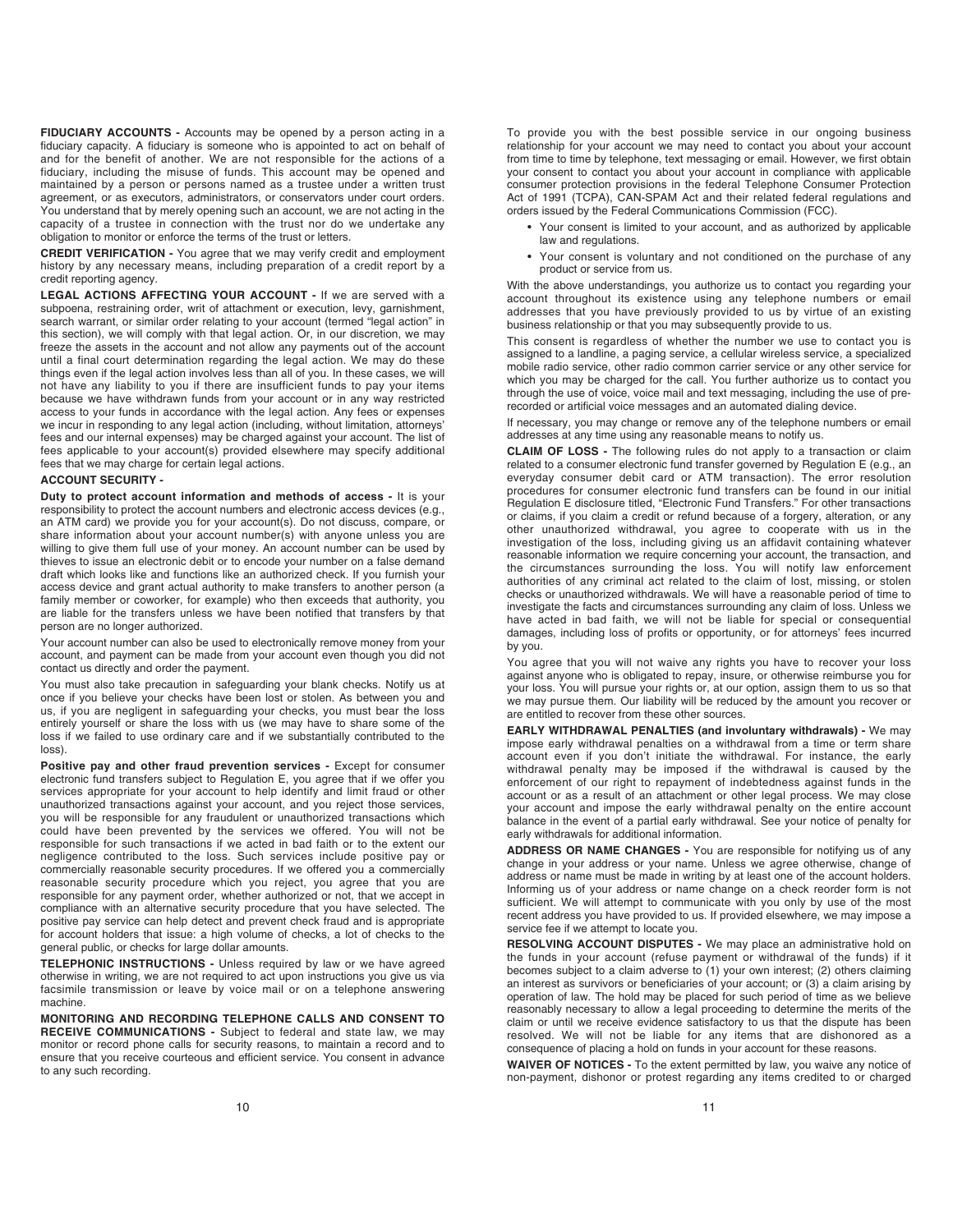against your account. For example, if you deposit an item and it is returned unpaid or we receive a notice of nonpayment, we do not have to notify you unless required by federal Regulation CC or other law.

**ACH AND WIRE TRANSFERS -** This agreement is subject to Article 4A of the Uniform Commercial Code - Fund Transfers as adopted in the state in which you have your account with us. If you originate a fund transfer and you identify by name and number a beneficiary financial institution, an intermediary financial institution or a beneficiary, we and every receiving or beneficiary financial institution may rely on the identifying number to make payment. We may rely on the number even if it identifies a financial institution, person or account other than the one named. You agree to be bound by automated clearing house association rules. These rules provide, among other things, that payments made to you, or originated by you, are provisional until final settlement is made through a Federal Reserve Bank or payment is otherwise made as provided in Article 4A-403(a) of the Uniform Commercial Code. If we do not receive such payment, we are entitled to a refund from you in the amount credited to your account and the party originating such payment will not be considered to have paid the amount so credited. Credit entries may be made by ACH. If we receive a payment order to credit an account you have with us by wire or ACH, we are not required to give you any notice of the payment order or credit.

**UNLAWFUL INTERNET GAMBLING NOTICE -** Restricted transactions as defined in Federal Reserve Regulation GG are prohibited from being processed through this account or relationship. Restricted transactions generally include, but are not limited to, those in which credit, electronic fund transfers, checks, or drafts are knowingly accepted by gambling businesses in connection with the participation by others in unlawful Internet gambling.

**ACCOUNT VERIFICATION -** It is our policy to review the records of one or more account verification services for all prospective account owners. NMCU may report to one or more account verification services information regarding closed accounts.

# **ELECTRONIC FUND TRANSFERS YOUR RIGHTS AND RESPONSIBILITIES**

—————————————

Indicated below are types of Electronic Fund Transfers we are capable of handling, some of which may not apply to your account. Please read this disclosure carefully because it tells you your rights and obligations for the transactions listed. You should keep this notice for future reference.

**Electronic Funds Transfers Initiated By Third Parties.** You may authorize a third party to initiate electronic fund transfers between your account and the third party's account. These transfers to make or receive payment may be one-time occurrences or may recur as directed by you. These transfers may use the Automated Clearing House (ACH) or other payments network. Your authorization to the third party to make these transfers can occur in a number of ways. For example, your authorization to convert a check or draft to an electronic fund transfer or to electronically pay a returned check or draft charge can occur when a merchant provides you with notice and you go forward with the transaction (typically, at the point of purchase, a merchant will post a sign and print the notice on a receipt). In all cases, these third party transfers will require you to provide the third party with your account number and credit union information. This information can be found on your check or draft as well as on a deposit or withdrawal slip. Thus, you should only provide your credit union and account information (whether over the phone, the Internet, or via some other method) to trusted third parties whom you have authorized to initiate these electronic fund transfers. Examples of these transfers include, but are not limited to:

- **Preauthorized credits.** You may make arrangements for certain direct deposits to be accepted into your checking and the primary share savings account.
- **Preauthorized payments.** You may make arrangements to pay certain recurring bills from your checking and the primary share savings account.
- **Electronic check or draft conversion.** You may authorize a merchant or other payee to make a one-time electronic payment from your checking or share draft account using information from your check or draft to pay for purchases or pay bills.
- **Electronic returned check or draft charge.** You may authorize a merchant or other payee to initiate an electronic funds transfer to collect a charge in the event a check or draft is returned for insufficient funds.

**Audio Response Transfers - types of transfers -** You may access your account by telephone 24 hours a day at 414-665-2992 or 1-800-508-9670 using

- **•** transfer funds from checking to checking
- **•** transfer funds from checking to share savings
- **•** transfer funds from share savings to checking
- **•** transfer funds from share savings to share savings
- **•** transfer funds from line of credit to checking
- **•** transfer funds from line of credit to share savings
- **•** make payments from checking to loan accounts with us
- **•** make payments from share savings to loan accounts with us
- get information about:
	- **-** the account balance of checking accounts
	- **-** deposits to checking accounts
	- **-** withdrawals from checking accounts
	- **-** the account balance of share savings accounts
	- **-** deposits to share savings accounts
	- **-** withdrawals from share savings accounts

**ATM Transfers - types of transfers, dollar limitations, and charges -** You may access your account(s) by ATM using your ATM Card and personal identification number or Debit Card and personal identification number, to:

- **•** make deposits to checking account(s)
- **•** make deposits to the primary share savings account
- **•** get cash withdrawals from checking account(s)
	- **-** you may withdraw no more than \$500.00 per day (ATM card) or \$700 per day (debit card) aggregate
	- **-** see separate fee schedule
- **•** get cash withdrawals from the primary share savings account
	- **-** you may withdraw no more than \$500.00 per day (ATM card) or \$700 per day (debit card) aggregate
	- **-** see separate fee schedule
- **•** transfer funds from share savings to checking
- **•** transfer funds from checking to the primary share savings account
- **•** make payments from checking account(s) to loan accounts with us
- **•** get information about:
	- **-** the account balance of your checking account(s)
- **-** the account balance of your primary share savings account

Some of these services may not be available at all terminals.

**Types of ATM Card Point-of-Sale Transactions -** You may access your checking account(s) to purchase goods (in person), pay for services (in person), get cash from a merchant, if the merchant permits, or from a participating financial institution, and do anything that a participating merchant will accept.

- **Point-of-Sale Transactions dollar limitations -** Using your card:
	- **•** you may not exceed \$500.00 in transactions per day

**Types of Debit Card Point-of-Sale Transactions -** You may access your checking account(s) to purchase goods (in person, online, or by phone), pay for services (in person, online, or by phone), get cash if the merchant permits, or from a participating financial institution, and do anything that a participating merchant will accept. In addition to the dollar limitations listed below for each transaction type, you may not exceed an aggregate withdrawal amount of \$4,500.00 per day using your debit card in the manners described below.

- **Point-of-Sale Transactions dollar limitations -** Using your card:
	- **•** you may not exceed \$2,500.00 (signature based), \$2,500.00 (pin based) in transactions per day
- **Currency Conversion and International Transactions.**

**(a) For point-of-sale (merchant) transactions using Visa network and ATM transactions using PULSE network.** When you use your Visa®-branded Debit Card for this type of transaction and it settles in a currency other than US Dollars, the charge will be converted into the US Dollar amount. The currency conversion rate used to determine the transaction amount in US Dollars is either a rate selected by Visa from the range of rates available in wholesale currency markets for the applicable central processing date, which rate may vary from the rate Visa itself receives, or the government-mandated rate in effect for the applicable central processing date. The conversion rate in effect on the processing date may differ from the rate in effect on the transaction date or posting date.

13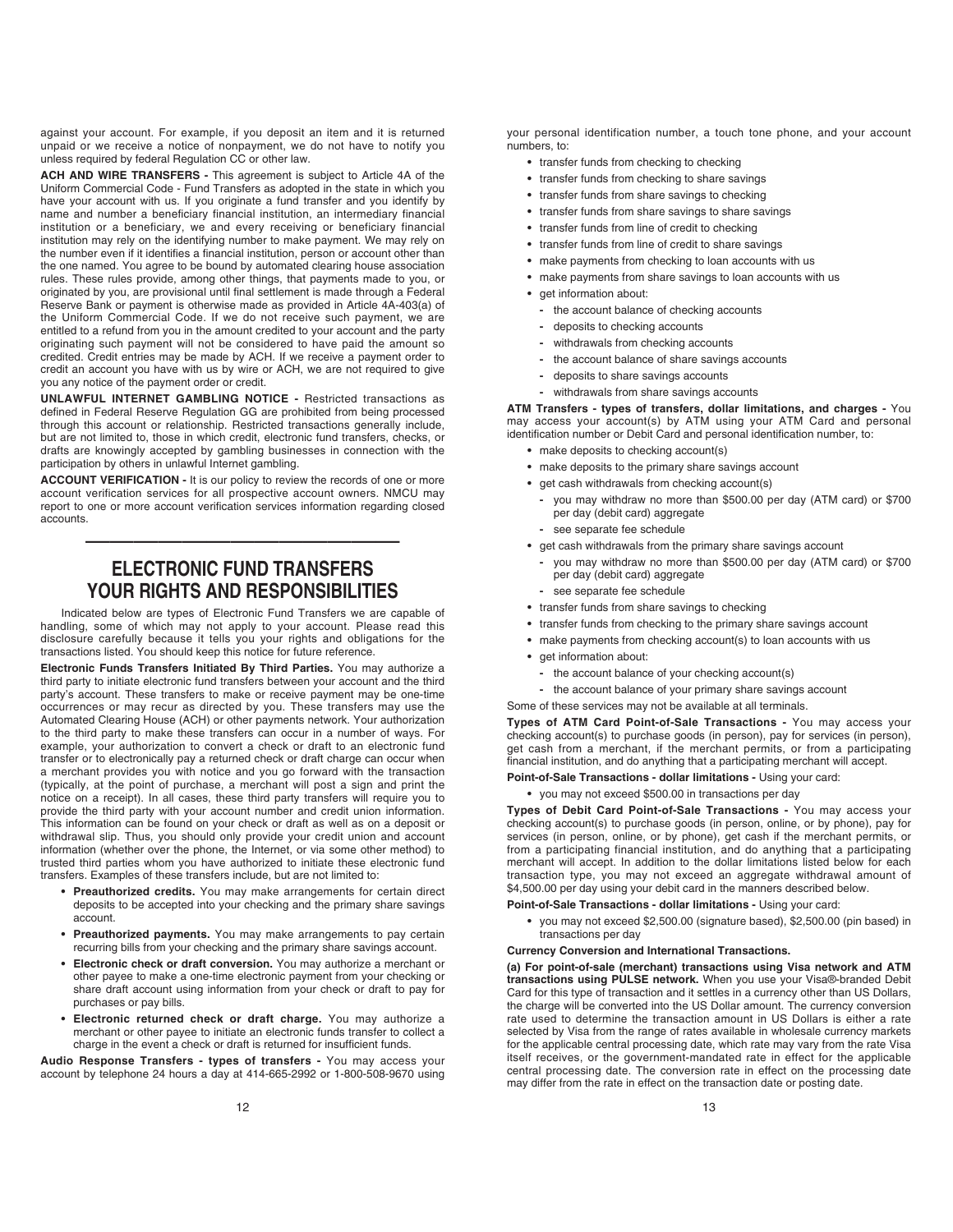Visa USA charges us a 1% International Service Assessment on all international transactions regardless of whether there is a currency conversion. As a result, we will charge you a 1% international transaction fee on all international transactions. An international transaction is a transaction where the issuer of the card used is not located in the transaction country. This means an international transaction can occur even though the transaction is made when you are not in a foreign country. For example, a transaction made online with a foreign merchant is an international transaction even though made while you are physically in the United States.

**(b) For ATM transactions using CIRRUS network.** When you use your Visa® branded Debit Card for this type of transaction and it settles in a currency other than US Dollars, Mastercard/Cirrus will convert the charge into a US Dollar amount. The Mastercard/Cirrus currency conversion procedure is based on rates observed in the wholesale market or, where applicable, on governmentmandated rates. The currency conversion rate Mastercard/Cirrus generally uses is the rate for the applicable currency that is in effect on the day the transaction occurred. However, in limited situations, particularly where Mastercard/Cirrus transaction processing is being delayed, Mastercard/Cirrus may instead use the rate for the applicable currency in effect on the day the transaction is processed.

Mastercard/Cirrus charges us a Currency Conversion Assessment of 20 basis points (.2% of the transaction) for performing the currency conversion. In addition, Mastercard/Cirrus charges us an Issuer Cross-Border Assessment of 90 basis points (.9% of the transaction) on all cross-border transactions regardless of whether there is a currency conversion. As a result, we will charge you a currency conversion fee of .2% of the transaction if there is a currency conversion and a cross-border transaction fee of .9% of the transaction. The cross-border transaction fee is charged on all cross-border transactions regardless of whether there is a currency conversion. A cross-border transaction is a transaction that occurs at a card acceptance location in a different country from the country in which the card was issued. This means a cross-border transaction can occur even though the transaction is made when you are not in a foreign country. For example, a transaction made online with a foreign merchant is a cross-border transaction even though made while you are physically in the United States.

**Non-Visa Debit Transaction Processing.** We have enabled non-Visa debit transaction processing. This means you may use your Visa-branded debit card on a PIN-Debit Network\* (a non-Visa network) without using a PIN.

The provisions of your agreement with us relating only to Visa transactions are not applicable to non-Visa transactions. For example, the additional limits on liability (sometimes referred to as Visa's zero-liability program) and the streamlined error resolution procedures offered on Visa debit card transactions are not applicable to transactions processed on a PIN-Debit Network.

\*Visa Rules generally define *PIN-Debit Network* as a non-Visa debit network that typically authenticates transactions by use of a personal identification number (PIN) but that is not generally known for having a card program.

**Visa Account Updater Notice of Right to Opt Out.** Your Northwestern Mutual Credit Union Debit Card will be automatically enrolled in the free Visa® Account Updater (VAU) service. With VAU, your account files will be updated when information changes because of a product upgrade, card expiration, loss or theft, account closure or other changes. A participating merchant can access that updated card information before requesting a payment. Since not all merchants participate, you should also contact the merchants directly if your card information changes. You are entitled to opt out of this service. You may opt out at any time.

If you want to opt out, stop in to the credit union to sign the VAU Opt Out form or contact us at 414-665-3423 to have the form sent to you. If you opt out, you may opt back in if you decide you want the Visa Account Updater service in the future. You may opt in the same way(s) that you can opt out.

**Virtual Branch Transfers - types of transfers -** You may access your account(s) through the internet by logging onto our website at www.mynmcu.com and using your user login ID and your security code, to:

- transfer funds from checking to checking
- **•** transfer funds from checking to share savings
- **•** transfer funds from share savings to checking
- **•** transfer funds from share savings to share savings
- **•** transfer funds from line of credit to checking
- **•** transfer funds from line of credit to share savings
- **•** make payments from checking to loan account(s) with us
- **•** make payments from checking to third parties (Bill Pay)
- **•** make payments from share savings to loan account(s) with us
- **•** get information about:
	- **-** the account balance of checking account(s)
	- **-** deposits to checking accounts
	- **-** withdrawals from checking accounts
	- **-** the account balance of share savings account(s)
	- **-** deposits to share savings accounts
	- **-** withdrawals from share savings accounts
	- **FEES**
- **•** We do not charge for direct deposits to any type of account.

**•** We do not charge for preauthorized payments from any type of account. Except as indicated elsewhere, we do not charge for these electronic fund transfers.

**ATM Operator/Network Fees.** When you use an ATM not owned by us, you may be charged a fee by the ATM operator or any network used (and you may be charged a fee for a balance inquiry even if you do not complete a fund transfer).

#### **DOCUMENTATION**

- **Terminal transfers.** You can get a receipt at the time you make a transfer to or from your account using an automated teller machine or point-of-sale terminal. However, you may not get a receipt if the amount of the transfer is \$15 or less.
- **Preauthorized credits.** If you have arranged to have direct deposits made to your account at least once every 60 days from the same person or company, you can call us at 414-665-3423 to find out whether or not the deposit has been made.

#### **• Periodic statements.**

You will get a monthly account statement from us for your checking accounts.

You will get a monthly account statement from us for your share savings accounts, unless there are no transfers in a particular month. In any case, you will get a statement at least quarterly.

#### **PREAUTHORIZED PAYMENTS**

**• Right to stop payment and procedure for doing so.** If you have told us in advance to make regular payments out of your account, you can stop any of these payments. Here is how:

Call or write us at the telephone number or address listed in this disclosure in time for us to receive your request 3 business days or more before the payment is scheduled to be made. If you call, we may also require you to put your request in writing and get it to us within 14 days after you call.

Please refer to our separate fee schedule for the amount we will charge you for each stop-payment order you give.

- **Notice of varying amounts.** If these regular payments may vary in amount, the person you are going to pay will tell you, 10 days before each payment, when it will be made and how much it will be. (You may choose instead to get this notice only when the payment would differ by more than a certain amount from the previous payment, or when the amount would fall outside certain limits that you set.)
- **Liability for failure to stop payment of preauthorized transfer.** If you order us to stop one of these payments 3 business days or more before the transfer is scheduled, and we do not do so, we will be liable for your losses or damages.

## **FINANCIAL INSTITUTION'S LIABILITY**

**Liability for failure to make transfers.** If we do not complete a transfer to or from your account on time or in the correct amount according to our agreement with you, we will be liable for your losses or damages. However, there are some exceptions. We will not be liable, for instance:

- (1) If, through no fault of ours, you do not have enough money in your account to make the transfer.
- (2) If you have an overdraft line and the transfer would go over the credit limit.
- (3) If the automated teller machine where you are making the transfer does not have enough cash.
- (4) If the terminal or system was not working properly and you knew about the breakdown when you started the transfer.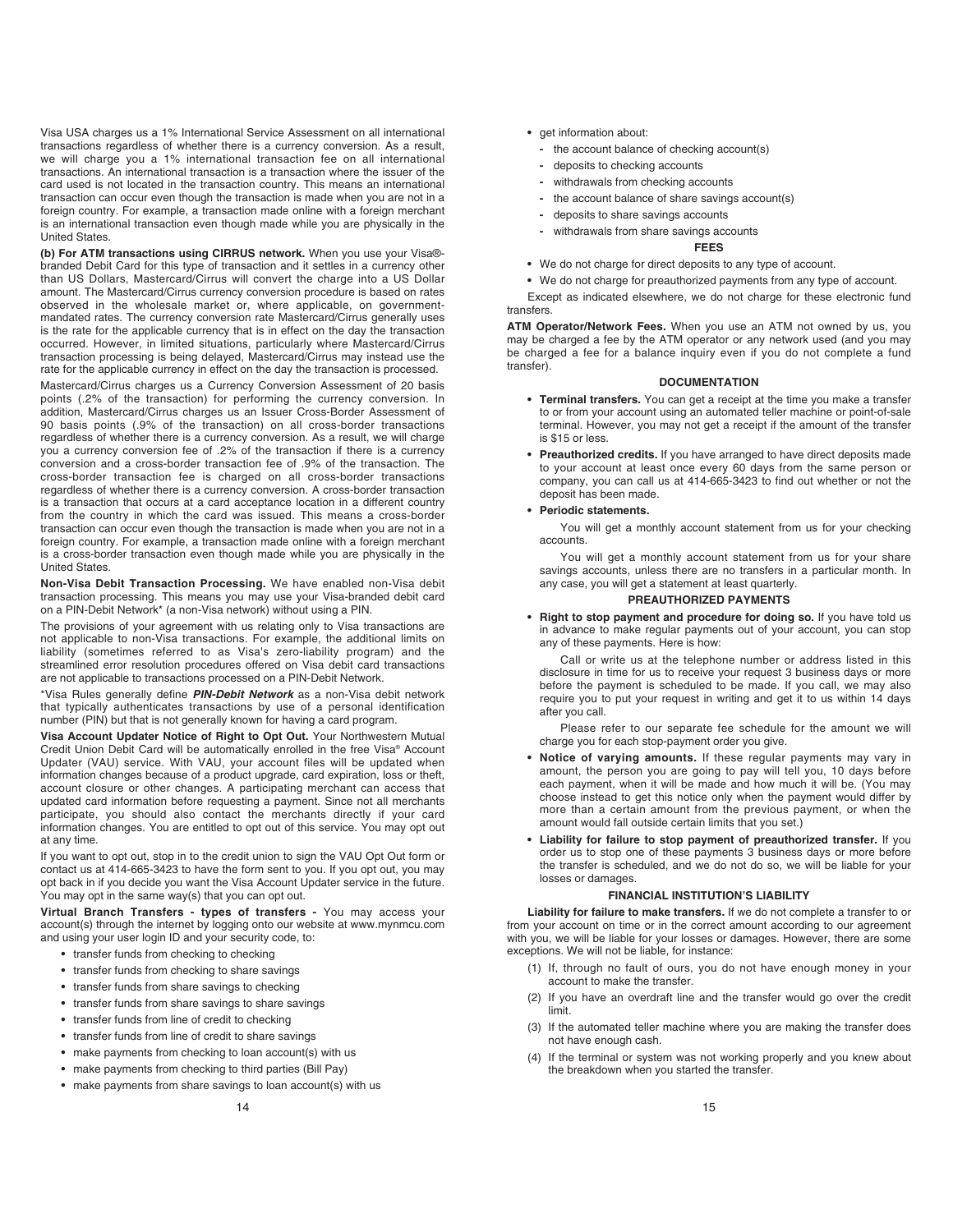- (5) If circumstances beyond our control (such as fire or flood) prevent the transfer, despite reasonable precautions that we have taken.
- (6) There may be other exceptions stated in our agreement with you.

## **CONFIDENTIALITY**

We will disclose information to third parties about your account or the transfers you make:

- (1) where it is necessary for completing transfers; or
- (2) in order to verify the existence and condition of your account for a third party, such as a credit bureau or merchant; or
- (3) in order to comply with government agency or court orders; or
- (4) if you give us written permission.

#### **UNAUTHORIZED TRANSFERS**

## **(a) Consumer liability.**

• Generally. Tell us AT ONCE if you believe your card and/or code has been lost or stolen, or if you believe that an electronic fund transfer has been made without your permission using information from your check or draft. Telephoning is the best way of keeping your possible losses down. You could lose all the money in your account (plus your maximum overdraft line of credit). If you tell us within 2 business days after you learn of the loss or theft of your card and/or code, you can lose no more than \$50 if someone used your card and/or code without your permission.

If you do NOT tell us within 2 business days after you learn of the loss or theft of your card and/or code, and we can prove we could have stopped someone from using your card and/or code without your permission if you had told us, you could lose as much as \$500.

Also, if your statement shows transfers that you did not make, including those made by card, code or other means, tell us at once. If you do not tell us within 60 days after the statement was mailed to you, you may not get back any money you lost after the 60 days if we can prove that we could have stopped someone from taking the money if you had told us in time.

If a good reason (such as a long trip or a hospital stay) kept you from telling us, we will extend the time periods.

**•** Additional Limit on Liability for Visa®-branded Debit Card. Unless you have been negligent or have engaged in fraud, you will not be liable for any unauthorized transactions using your lost or stolen Visa®-branded Debit Card. This additional limit on liability does not apply to ATM transactions outside of the U.S., to ATM transactions not sent over Visa or Plus networks, or to transactions using your Personal Identification Number which are not processed by VISA®. Visa is a registered trademark of Visa International Service Association.

**(b) Contact in event of unauthorized transfer.** If you believe your card and/or code has been lost or stolen, call or write us at the telephone number or address listed in this disclosure. You should also call the number or write to the address listed in this disclosure if you believe a transfer has been made using the information from your check or draft without your permission.

#### **ERROR RESOLUTION NOTICE**

In Case of Errors or Questions About Your Electronic Transfers, Call or Write us at the telephone number or address listed in this disclosure, as soon as you can, if you think your statement or receipt is wrong or if you need more information about a transfer listed on the statement or receipt. We must hear from you no later than 60 days after we sent the FIRST statement on which the problem or error appeared.

- (1) Tell us your name and account number (if any).
- (2) Describe the error or the transfer you are unsure about, and explain as clearly as you can why you believe it is an error or why you need more information.
- (3) Tell us the dollar amount of the suspected error.

If you tell us orally, we may require that you send us your complaint or question in writing within 10 business days.

We will determine whether an error occurred within 10 business days (5 business days for Visa®-branded Debit Card point-of-sale transactions processed by Visa and 20 business days if the transfer involved a new account) after we hear from you and will correct any error promptly. If we need more time, however, we may take up to 45 days (90 days if the transfer involved a new account, a point-of-sale transaction, or a foreign-initiated transfer) to investigate your complaint or question. If we decide to do this, we will credit your account within 10 business days (5 business days for Visa®-branded Debit Card point-ofsale transactions processed by Visa and 20 business days if the transfer involved a new account) for the amount you think is in error, so that you will have the use

of the money during the time it takes us to complete our investigation. If we ask you to put your complaint or question in writing and we do not receive it within 10 business days, we may not credit your account. Your account is considered a new account for the first 30 days after the first deposit is made, unless each of you already has an established account with us before this account is opened.

We will tell you the results within three business days after completing our investigation. If we decide that there was no error, we will send you a written explanation.

You may ask for copies of the documents that we used in our investigation.

NORTHWESTERN MUTUAL CREDIT UNION 720 EAST WISCONSIN AVENUE MILWAUKEE, WISCONSIN 53202-4703 Business Days: Monday through Friday Excluding Federal Holidays Phone: 414-665-3423 MORE DETAILED INFORMATION IS AVAILABLE

ON REQUEST —————————————

# **YOUR ABILITY TO WITHDRAW FUNDS**

This policy statement applies to all accounts.

Our policy is to make funds from your cash and check deposits available to you immediately. At that time, you can withdraw the funds in cash and we will use the funds to pay checks that you have written.

Please remember that even after we have made funds available to you, and you have withdrawn the funds, you are still responsible for checks you deposit that are returned to us unpaid and for any other problems involving your deposit.

For determining the availability of your deposits, every day is a business day, except Saturdays, Sundays, and federal holidays. If you make a deposit before closing on a business day that we are open, we will consider that day to be the day of your deposit. However, if you make a deposit after closing or on a day we are not open, we will consider that the deposit was made on the next business day we are open.

If you make a deposit at an ATM before 4:00 P.M. on a business day that we are open, we will consider that day to be the day of your deposit. However, if you make a deposit at an ATM after 4:00 P.M. or on a day we are not open, we will consider that the deposit was made on the next business day we are open.

If we cash a check for you that is drawn on another bank, we may withhold the availability of a corresponding amount of funds that are already in your account. Those funds will be available at the time funds from the check we cashed would have been available if you had deposited it.

If we accept for deposit a check that is drawn on another bank, we may make funds from the deposit available for withdrawal immediately but delay your availability to withdraw a corresponding amount of funds that you have on deposit in another account with us. The funds in the other account would then not be available for withdrawal until the time periods that are described elsewhere in this disclosure for the type of check that you deposited.

## **LONGER DELAYS MAY APPLY**

**Case-by-case delays.** In some cases, we will not make all of the funds that you deposit by check available to you immediately. Depending on the type of check that you deposit, funds may not be available until the second business day after the day of your deposit. The first \$225 of your deposits, however, will be available immediately.

If we are not going to make all of the funds from your deposit available immediately, we will notify you at the time you make your deposit. We will also tell you when the funds will be available. If your deposit is not made directly to one of our employees, or if we decide to take this action after you have left the premises, we will mail you the notice by the day after we receive your deposit.

If you will need the funds from a deposit right away, you should ask us when the funds will be available.

**Safeguard exceptions.** In addition, funds you deposit by check may be delayed for a longer period under the following circumstances:

- We believe a check you deposit will not be paid.
- You deposit checks totaling more than \$5,525 on any one day.
- You redeposit a check that has been returned unpaid.
- You have overdrawn your account repeatedly in the last six months.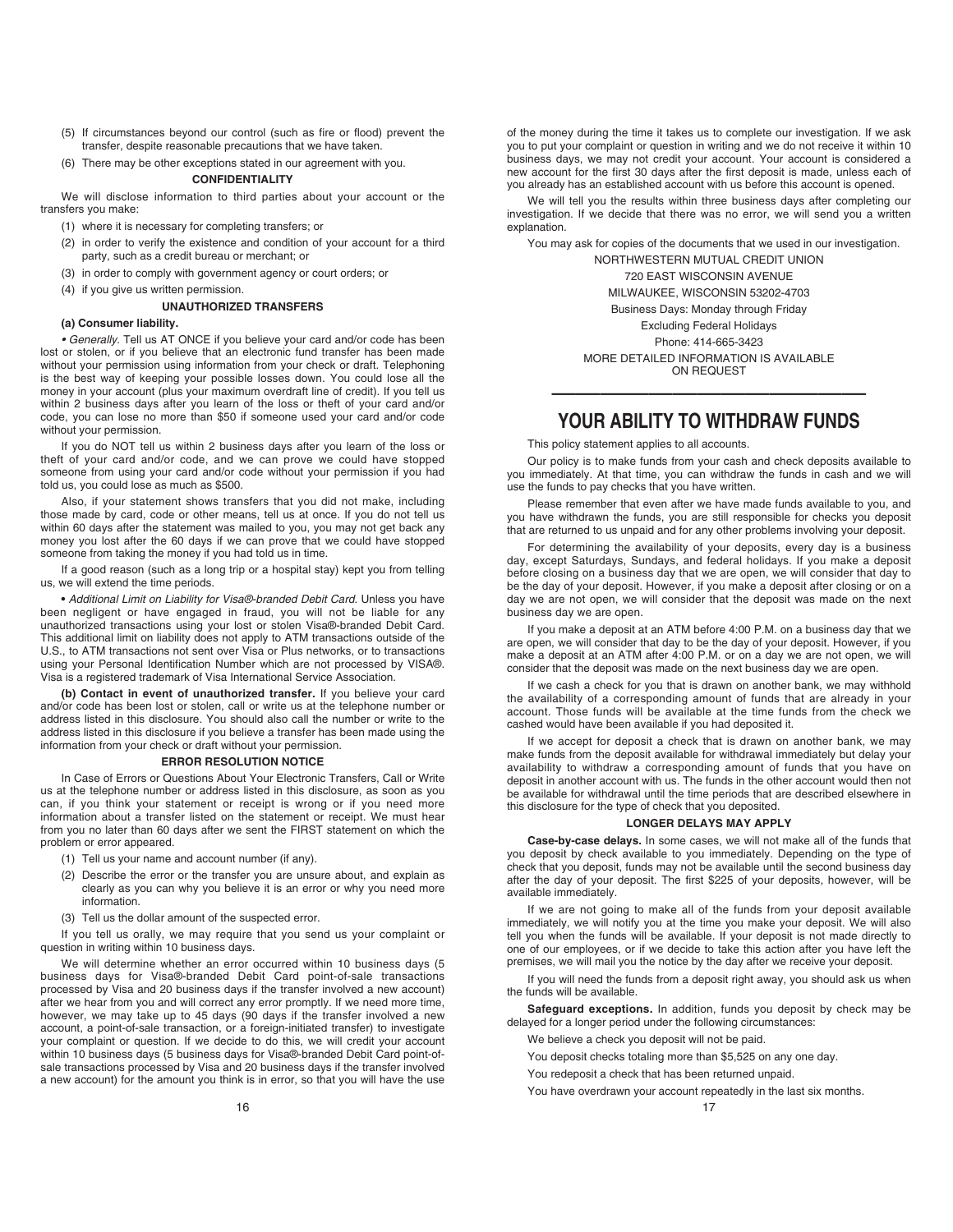There is an emergency, such as failure of computer or communications equipment.

We will notify you if we delay your ability to withdraw funds for any of these reasons, and we will tell you when the funds will be available. They will generally be available no later than the seventh business day after the day of your deposit.

# **DEPOSITS AT AUTOMATED TELLER MACHINES**

Funds from any deposits (cash or checks) made at automated teller machines (ATMs) we do not own or operate will not be available until the second business day after the day of your deposit. This rule does not apply at ATMs that we own or operate.

# **DEPOSITS AT SHARED BRANCH LOCATIONS**

Funds from noncash deposits made at a shared branch location that we do not own or operate will not be available until the second business day after the day of your deposit. The first \$225 of your deposits, however, will be available immediately.

# ————————————— **TRUTH-IN-SAVINGS DISCLOSURE**

**SHARE SAVINGS ACCOUNT** 

# **Rate Information:**

The dividend rate and annual percentage yield may change every dividend period. We may change the dividend rate for your account as determined or authorized by the credit union board of directors.

**Compounding and crediting -** Dividends will be compounded every day. Dividends will be credited to your account every month.

**Dividend period -** For this account type, the dividend period is monthly, for example, the beginning date of the first dividend period of the calendar year is January 1, and the ending date of such dividend period is January 31. All other dividend periods follow this same pattern of dates. The dividend declaration date is the last day of the dividend period, and for the example above is January 31.

# **Minimum balance requirements:**

The minimum balance required to open this account is \$5.00.

You must maintain a minimum daily balance of \$5.00 in your account each day to obtain the disclosed annual percentage yield.

**Daily balance computation method -** Dividends are calculated by the daily balance method which applies a daily periodic rate to the balance in the account each day.

**Accrual of dividends on noncash deposits -** Dividends will begin to accrue on the business day you deposit noncash items (for example, checks) to your account.

# **Par value of a share:**

The par value of a share in this account is \$5.00.

**CLASSIC CHECKING ACCOUNT** 

## **Rate Information:**

The dividend rate and annual percentage yield may change every dividend period. We may change the dividend rate for your account as determined or authorized by the credit union board of directors.

**Compounding and crediting -** Dividends will be compounded every day. Dividends will be credited to your account every month.

**Dividend period -** For this account type, the dividend period is monthly, for example, the beginning date of the first dividend period of the calendar year is January 1, and the ending date of such dividend period is January 31. All other dividend periods follow this same pattern of dates. The dividend declaration date is the last day of the dividend period, and for the example above is January 31. **Minimum balance requirements:**

No minimum balance requirements apply to this account.

**Daily balance computation method -** Dividends are calculated by the daily balance method which applies a daily periodic rate to the balance in the account each day.

**Accrual of dividends on noncash deposits -** Dividends will begin to accrue on the business day you deposit noncash items (for example, checks) to your account.

## **Transaction limitations:**

No transaction limitations apply to this account unless otherwise stated in the Common Features section.

#### **KASASA CASH CHECKING ACCOUNT**

# **Purpose and Expected Use of Account:**

This account is intended to be the accountholder's primary checking account in which payroll deposits and day-to-day spending activities are settled. Small debit card transactions conducted on the same day at a single merchant and/or multiple transactions conducted within a short period of time for the sole purpose of qualifying for account rewards are not considered day-to-day spending. Northwestern Mutual Credit Union reserves the right to determine if the account is being maintained for a purpose other than day-to-day, primary use. We also reserve the right to convert the account to a different checking account if the account does not have consistent active use over three consecutive Statement Cycles.

#### **Compounding and Crediting:**

Dividends will be compounded every day. Dividends will be credited to your Kasasa Cash account within 5 days of the last day of the current statement cycle. If you close your account before the dividends are credited, you will not receive the accrued dividends. Dividends begin to accrue on the day you deposit noncash items (for example, checks).

#### **Dividend Period:**

"Statement Cycle" means the period for which we provide a summary of the financial activities and transactions that post and settle to the accountholder's account. For this account, the dividend period is monthly, for example, the beginning date of the first dividend period of the calendar year is January 1, and the ending date of such dividend period is January 31. All other dividend periods follow this same pattern of dates. The dividend declaration date is the last day of the dividend period, and for the example above is January 31.

# **Minimum balance requirements:**

No minimum balance requirements apply to this account.

#### **Balance Computation Method:**

We use the average daily balance method to calculate the dividends on your Kasasa Cash account. This method applies a periodic rate to the average daily balance in the account for the period. The average daily balance is calculated by adding the principal in the account for each day of the period and dividing that figure by the number of days in the period. The period we use is the Statement Cycle.

#### **Qualification Information:**

To earn your rewards, the following enrollments must be in place and all transactions and activities must post and settle to your Kasasa Cash account during each Monthly Qualification Cycle:

- **•** At least 1 direct deposit, ACH credit, or ACH payment transaction(s)
- **•** At least 12 signature-based debit card purchases
- **•** Be enrolled in and have agreed to receive e-statements rather than paper statements

Account transactions and activities may take one or more days to post and settle to the account and all must do so during the Monthly Qualification Cycle in order to qualify for the account's rewards.

The following activities do not count toward earning account rewards: ATMprocessed transactions, transfers between accounts, and PIN-based debit card purchases. Transactions bundled together by merchants and received by our institution as a single transaction count as a single transaction for the purpose of earning account rewards.

#### **Reward Information:**

When your Kasasa Cash account qualifications are met during a Monthly Qualification Cycle, average daily balances up to and including \$10,000 in your

Kasasa Cash account earn a dividend rate of \_\_\_\_\_\_\_% resulting in an APY of

—————%; and average daily balances over \$10,000 earn a dividend rate of

—————% on the portion of the average daily balance over \$10,000, resulting

in a range from \_\_\_\_\_\_\_\_\_% to \_\_\_\_\_\_\_\_% APY depending on the account's average daily balance.

You will receive reimbursements up to an aggregate total of \$25 for nationwide ATM withdrawal fees incurred within your Kasasa Cash account during that Monthly Qualification Cycle. We reimburse ATM withdrawal fees based on estimates when the withdrawal information we receive does not identify the ATM withdrawal fee. If you have not received an appropriate reimbursement, we will adjust the reimbursement amount if we receive the transaction receipt within sixty (60) calendar days of the withdrawal transaction.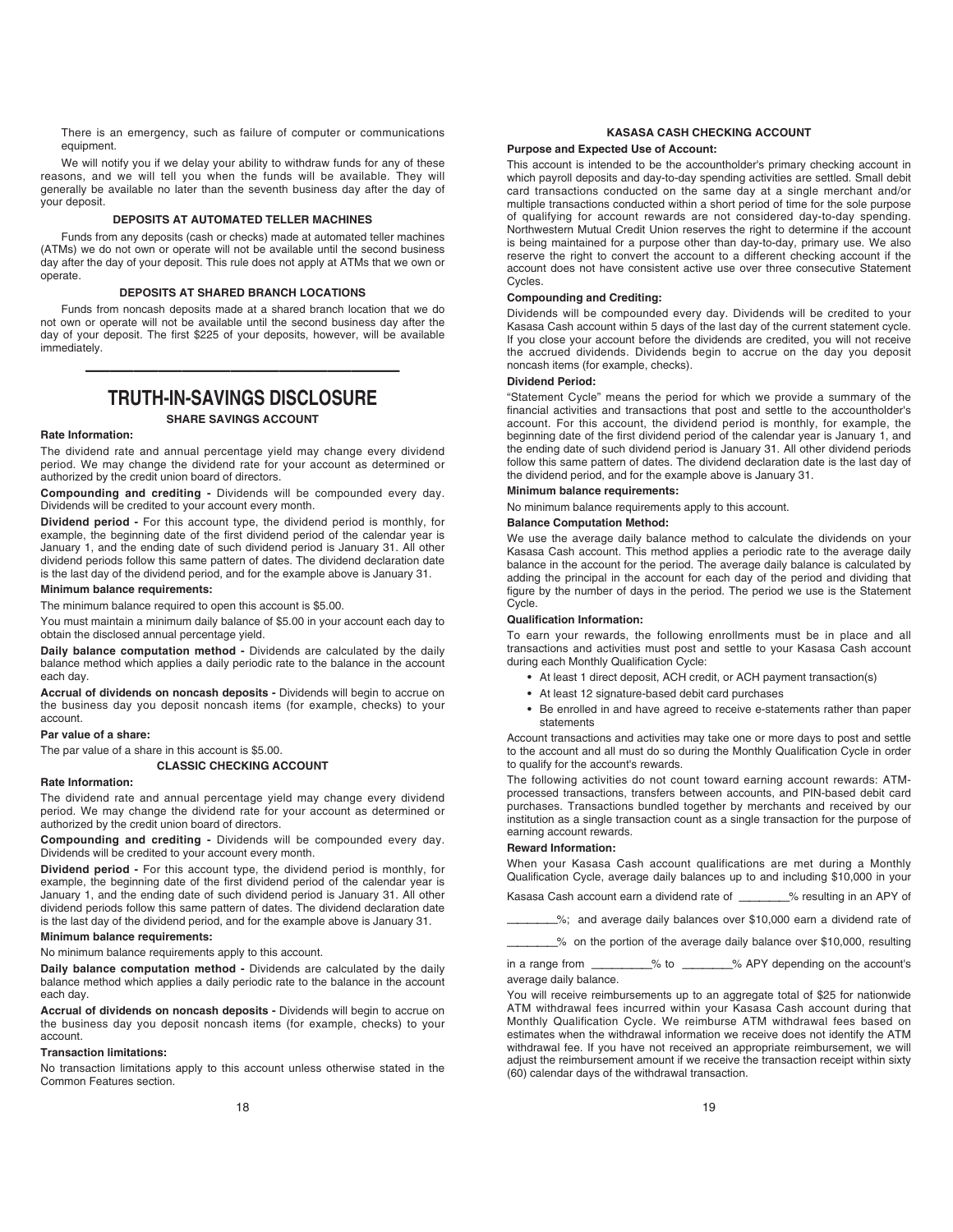When your Kasasa Cash qualifications are not met, the dividend rate earned on

the account's entire average daily balance will be \_\_\_\_\_\_\_% resulting in an

annual percentage yield of \_\_\_\_\_\_\_\_% and ATM withdrawal fees are not refunded.

Dividends will be credited to your Kasasa Cash account within 5 days after the last day of the current statement cycle.

Nationwide ATM withdrawal fee reimbursements will be credited to your account within 5 days after the last day of the current statement cycle.

Rates, rewards, and bonuses, if any, are variable and may change after account is opened without notice to you. No minimum balance is required to earn or receive the account's rewards. Rewards less than a penny cannot be distributed. Fees may reduce earnings. You will automatically qualify for the account's rewards during your account's first statement cycle. If the account is closed before rewards are credited, you will forfeit the rewards.

#### **KASASA CASH BACK CHECKING ACCOUNT**

#### **Purpose and Expected Use of Account:**

This account is intended to be the accountholder's primary checking account in which payroll deposits and day-to-day spending activities are settled. Small debit card transactions conducted on the same day at a single merchant and/or multiple transactions conducted within a short period of time for the sole purpose of qualifying for account rewards are not considered day-to-day spending. Northwestern Mutual Credit Union reserves the right to determine if the account is being maintained for a purpose other than day-to-day, primary use. We also reserve the right to convert the account to a different checking account if the account does not have consistent active use over three consecutive Statement Cycles.

#### **Rewards Period:**

"Statement Cycle" means the period for which we provide a summary of the financial activities and transactions that post and settle to the accountholder's account. For this account, the rewards period is monthly, for example, the beginning date of the first reward period of the calendar year is January 1, and the ending date of such reward period is January 31. All other reward periods follow this same pattern of dates. The reward declaration date is the last day of the reward period, and for the example above is January 31.

#### **Minimum balance requirements:**

No minimum balance requirements apply to this account.

## **Qualification Information:**

To earn your rewards, the following enrollments must be in place and all transactions and activities must post and settle to your Kasasa Cash Back account during each Monthly Qualification Cycle:

- **•** At least 1 direct deposit, ACH credit, or ACH payment transaction(s)
- **•** At least 12 signature-based debit card purchases
- **•** Be enrolled in and have agreed to receive e-statements rather than paper statements

Account transactions and activities may take one or more days to post and settle to the account and all must do so during the Monthly Qualification Cycle in order to qualify for the account's rewards.

The following activities do not count toward earning account rewards: ATMprocessed transactions, transfers between accounts, and PIN-based debit card purchases. Transactions bundled together by merchants and received by our institution as a single transaction count as a single transaction for the purpose of earning account rewards.

#### **Reward Information:**

When Kasasa Cash Back qualifications are met during a Monthly Qualification

Cycle, you will receive \_\_\_\_\_\_\_% cash back on up to a total of \$250 signaturebased debit card purchases that post and settle to the account during that cycle period. A maximum of \$7.50 cash back payments may be earned per Monthly Qualification Cycle.

You will receive reimbursements up to an aggregate total of \$25 for nationwide ATM withdrawal fees incurred within your Kasasa Cash Back account during that Monthly Qualification Cycle. We reimburse ATM withdrawal fees based on estimates when the withdrawal information we receive does not identify the ATM withdrawal fee. If you have not received an appropriate reimbursement, we will adjust the reimbursement amount if we receive the transaction receipt within sixty (60) calendar days of the withdrawal transaction.

When your Kasasa Cash Back account qualifications are not met, no cash back payments are made and ATM withdrawal fees are not refunded.

Cash back payments and nationwide ATM withdrawal fee reimbursements will be credited to your Kasasa Cash Back account within 5 days after last day of the current statement cycle.

Rates, rewards, and bonuses, if any, are variable and may change after account is opened without notice to you. No minimum balance is required to earn or receive the account's rewards. Rewards less than a penny cannot be distributed. You will automatically qualify for the account's rewards during your account's first statement cycle. If the account is closed before rewards are credited, you will forfeit the rewards.

#### **1500 CLUB MONEY MARKET ACCOUNT**

## **Rate Information:**

The dividend rate and annual percentage yield may change every dividend period. We may change the dividend rate for your account as determined or authorized by the credit union board of directors.

**Compounding and crediting -** Dividends will be compounded every day. Dividends will be credited to your account every month.

**Dividend period -** For this account type, the dividend period is monthly, for example, the beginning date of the first dividend period of the calendar year is January 1, and the ending date of such dividend period is January 31. All other dividend periods follow this same pattern of dates. The dividend declaration date is the last day of the dividend period, and for the example above is January 31.

# **Minimum balance requirements:**

The minimum balance required to open this account is \$1,500.00.

You must maintain a minimum daily balance of \$1,500.00 in your account each day to obtain the disclosed annual percentage yield.

**Daily balance computation method -** Dividends are calculated by the daily balance method which applies a daily periodic rate to the balance in the account each day.

**Accrual of dividends on noncash deposits -** Dividends will begin to accrue on the business day you deposit noncash items (for example, checks) to your account.

#### **Transaction limitations:**

The minimum amount you may withdraw is \$500.00 per withdrawal.

#### **HOLIDAY CLUB ACCOUNT**

#### **Rate Information:**

You will be paid the dividend rate for your account for at least 30 calendar days. We will never decrease this rate unless we first give you at least 30 days notice in writing.

**Compounding and crediting -** Dividends will be compounded every day. Dividends will be credited to your account annually.

**Dividend period -** For this account type, the dividend period is annually.

If you close your account before dividends are paid, you will not receive the accrued dividends.

### **Minimum balance requirements:**

The minimum balance required to open this account is \$5.00.

You must maintain a minimum daily balance of \$5.00 in your account each day to obtain the disclosed annual percentage yield.

**Daily balance computation method -** Dividends are calculated by the daily balance method which applies a daily periodic rate to the balance in the account each day.

**Accrual of dividends on noncash deposits -** Dividends will begin to accrue on the business day you deposit noncash items (for example, checks) to your account.

# **Transaction limitations:**

The maximum deposit we allow is \$7,500.00 and the maximum balance allowed is \$7,500.00.

If any withdrawal is made from this account then the account will be closed.

# **IRA SAVINGS ACCOUNT**

#### **(Traditional, Roth and Coverdell Education Savings Account) Rate Information:**

The dividend rate and annual percentage yield may change every dividend period. We may change the dividend rate for your account as determined or authorized by the credit union board of directors.